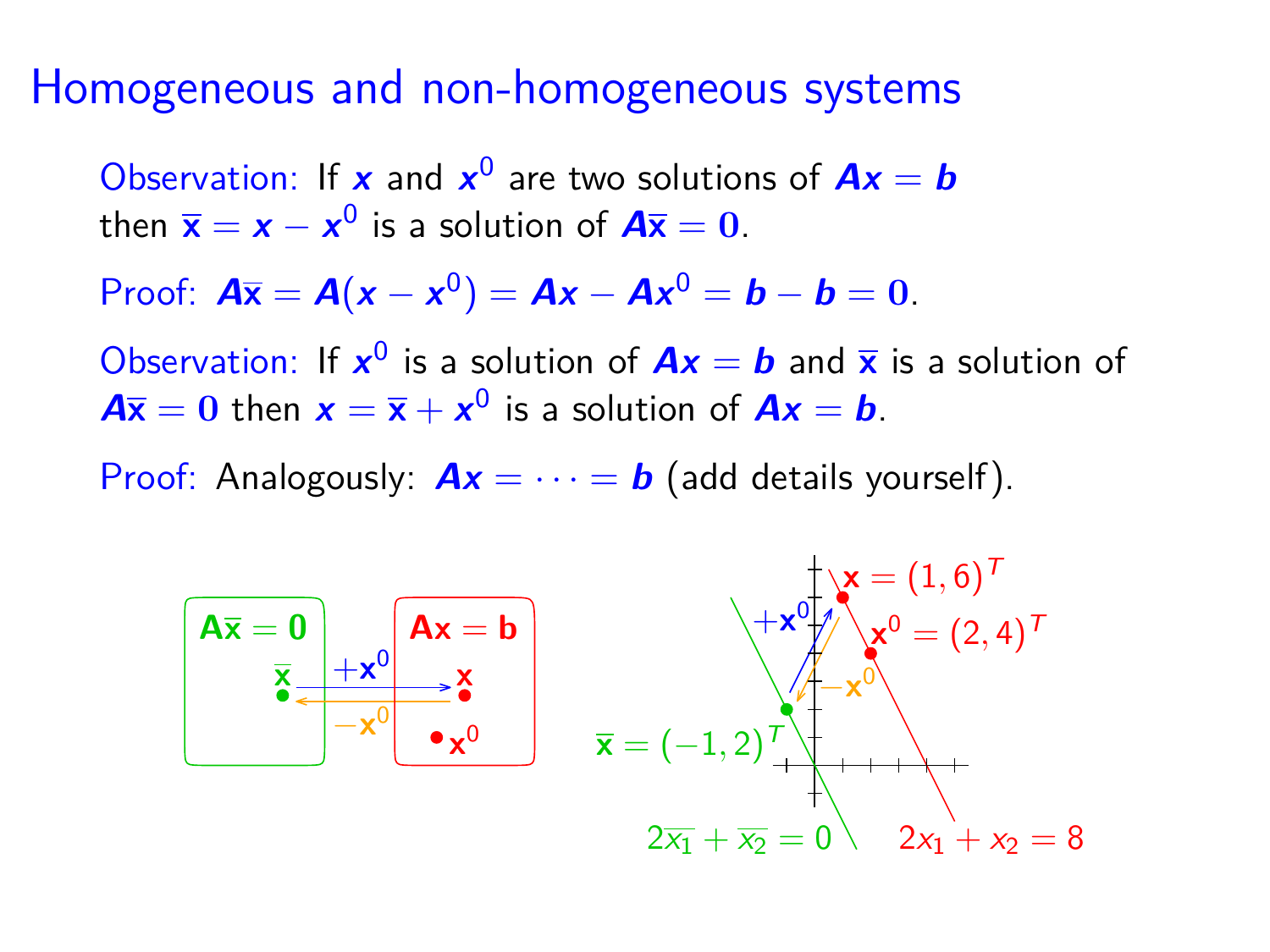## Homogeneous and non-homogeneous systems



Theorem: Let  $x^0$  satisfy  $Ax^0 = b$ . Then the map  $\overline{x} \to \overline{x} + x^0$ is a bijection between the sets  $\{\overline{\mathbf{x}}: \mathbf{A}\overline{\mathbf{x}} = \mathbf{0}\}$  and  $\{\mathbf{x}: \mathbf{A}\mathbf{x} = \mathbf{b}\}$ .

Proof: Denote  $U = {\overline{\mathbf{x}}: \mathbf{A}\overline{\mathbf{x}} = 0}$ ,  $V = {\mathbf{x} : \mathbf{A}\mathbf{x} = \mathbf{b}}$ ,  $f: U \to V$  by  $f(\overline{\mathbf{x}}) = \overline{\mathbf{x}} + \mathbf{x}^0$ , and  $g: V \to U$  by  $g(\mathbf{x}) = \mathbf{x} - \mathbf{x}^0$ .  $g \circ f$  is the identity on  $U \Longrightarrow f$  is injective  $\Big\} \Longrightarrow f$  is bijective.<br> $f \circ g$  is the identity on  $V \Longrightarrow f$  is surjective  $\Big\} \Longrightarrow f$  is bijective.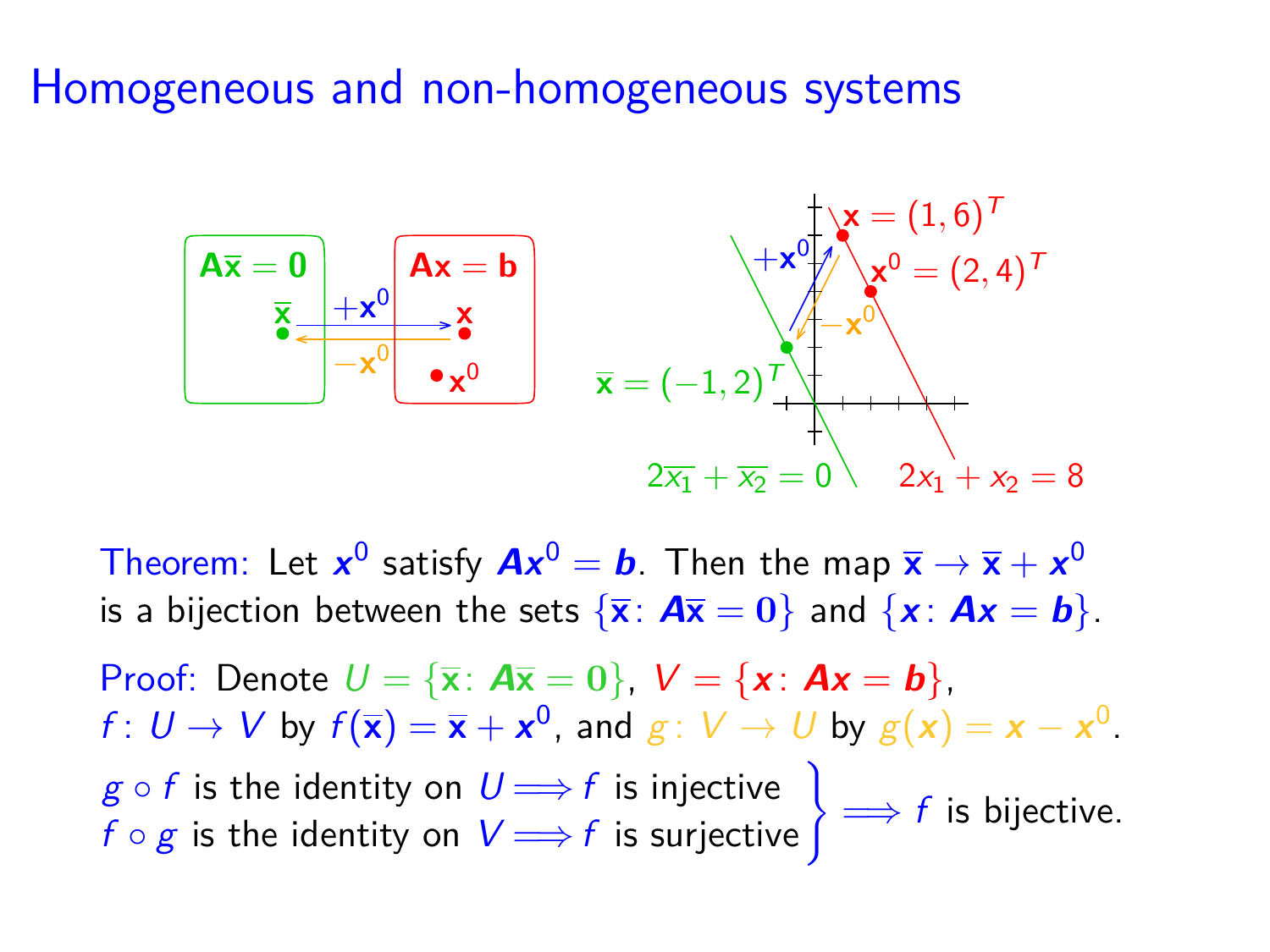#### Solutions of homogeneous systems

Theorem: Let  $A \in \mathbb{R}^{m \times n}$  be a matrix of rank r. Then all solutions of  $A\overline{x} = 0$  can be described as  $\overline{x} = p_1\overline{x}^1 + p_2\overline{x}^2 + \cdots + p_{n-r}\overline{x}^{n-r}$ , where  $p_1,\ldots,p_{n-r}$  are arbitrary real parameters and  $\overline{\mathbf{x}}^1,\ldots,\overline{\mathbf{x}}^{n-r}$ are suitable solutions of  $A\overline{x} = 0$ . The system has only the trivial solution  $\bar{\mathbf{x}} = \mathbf{0}$  if and only if rank( $\mathbf{A}$ ) = n.

Proof: Rename the free variables as  $p_1, \ldots, p_{n-r}$ . By the backward substitution we can express each component of the solution as a linear function of the free variables, i.e.

 $\overline{x_1} = \alpha_{1,1}p_1 + \cdots + \alpha_{1,n-r}p_{n-r}$ . . .  $\overline{x_n}$  =  $\alpha_{n,1}p_1 + \cdots + \alpha_{n,n-r}p_{n-r}$ Choose  $\overline{\mathbf{x}}^1 = (\alpha_{1,1}, \ldots, \alpha_{n,1})^T, \ldots, \overline{\mathbf{x}}^{n-r} = (\alpha_{1,n-r}, \ldots, \alpha_{n,n-r})^T$ . These solve  $A\overline{x} = 0$  as any such  $\overline{x}^i$  comes from:  $p_j = \begin{cases} 1 & j = i \\ 0 & j \neq i \end{cases}$ 0 j $\neq i$ If rank( $A$ ) = n, all variables are leading, and 0 is the only solution.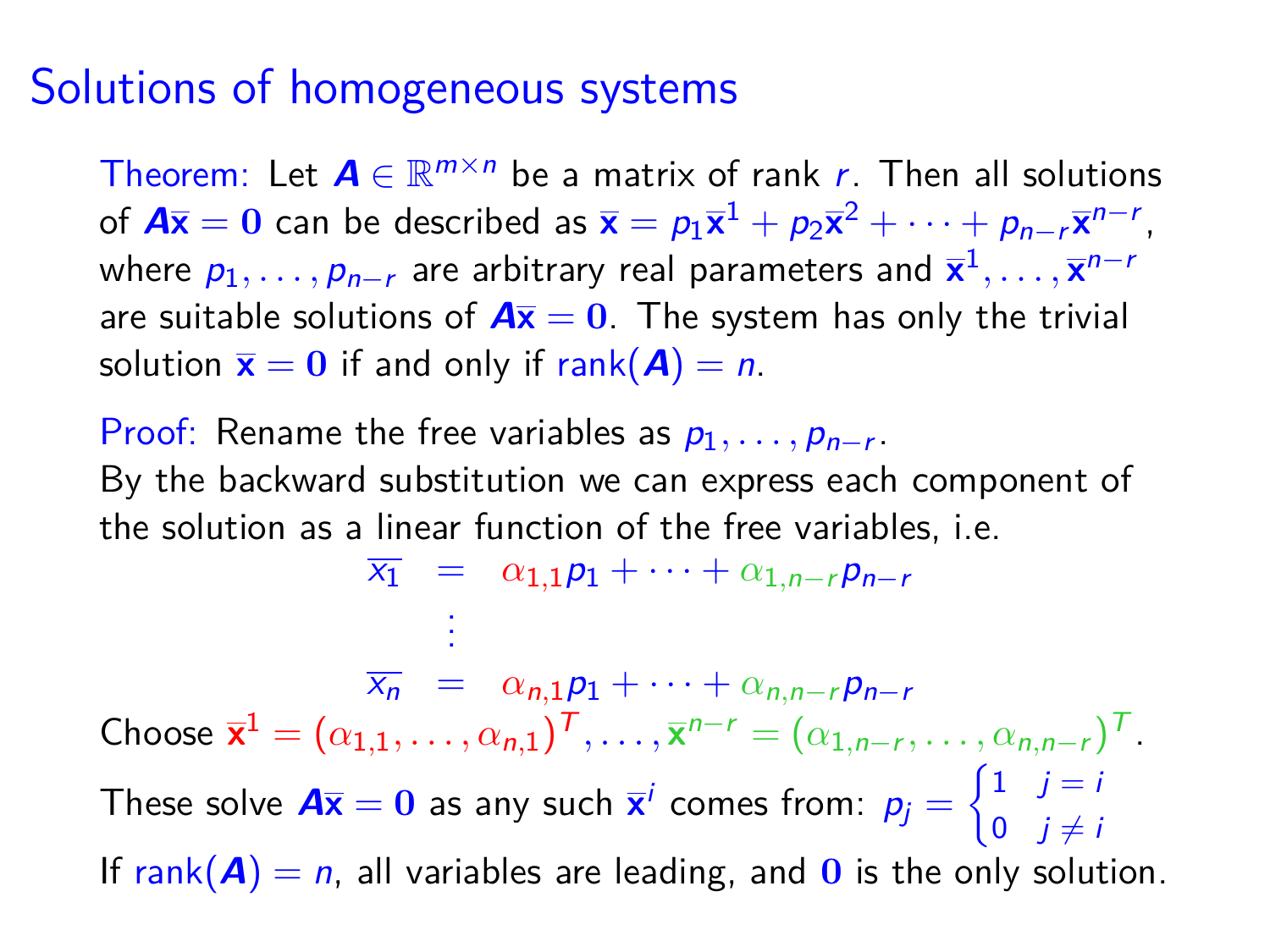## Solutions of non-homogeneous systems

Corollary: Let  $A \in \mathbb{R}^{m \times n}$  be a matrix of rank r. If the system  $Ax = b$  has a solution  $x^0$ , then all solutions of  $Ax = b$  can be described as  $\mathbf{x} = \mathbf{x}^0 + p_1 \overline{\mathbf{x}}^1 + p_2 \overline{\mathbf{x}}^2 + \cdots + p_{n-r} \overline{\mathbf{x}}^{n-r}$ , where  $p_1,\ldots,p_{n-r}$  are arbitrary real parameters, and  $\overline{\mathbf{x}}^1,\ldots,\overline{\mathbf{x}}^{n-r}$  are suitable solutions of  $A\overline{x} = 0$ .

#### Summary:

1. Transform the augmented matrix  $(A|b)$  into the echelon form:

$$
(\mathbf{A}'|\mathbf{b}') = \begin{pmatrix} -1 & 2 & -4 & 0 & -3 & | & 0 \\ 0 & 0 & 1 & 3 & 2 & | & 2 \\ 0 & 0 & 0 & 0 & 2 & | & -4 \end{pmatrix}
$$

2. If a pivot is in the last column, then no solution exists.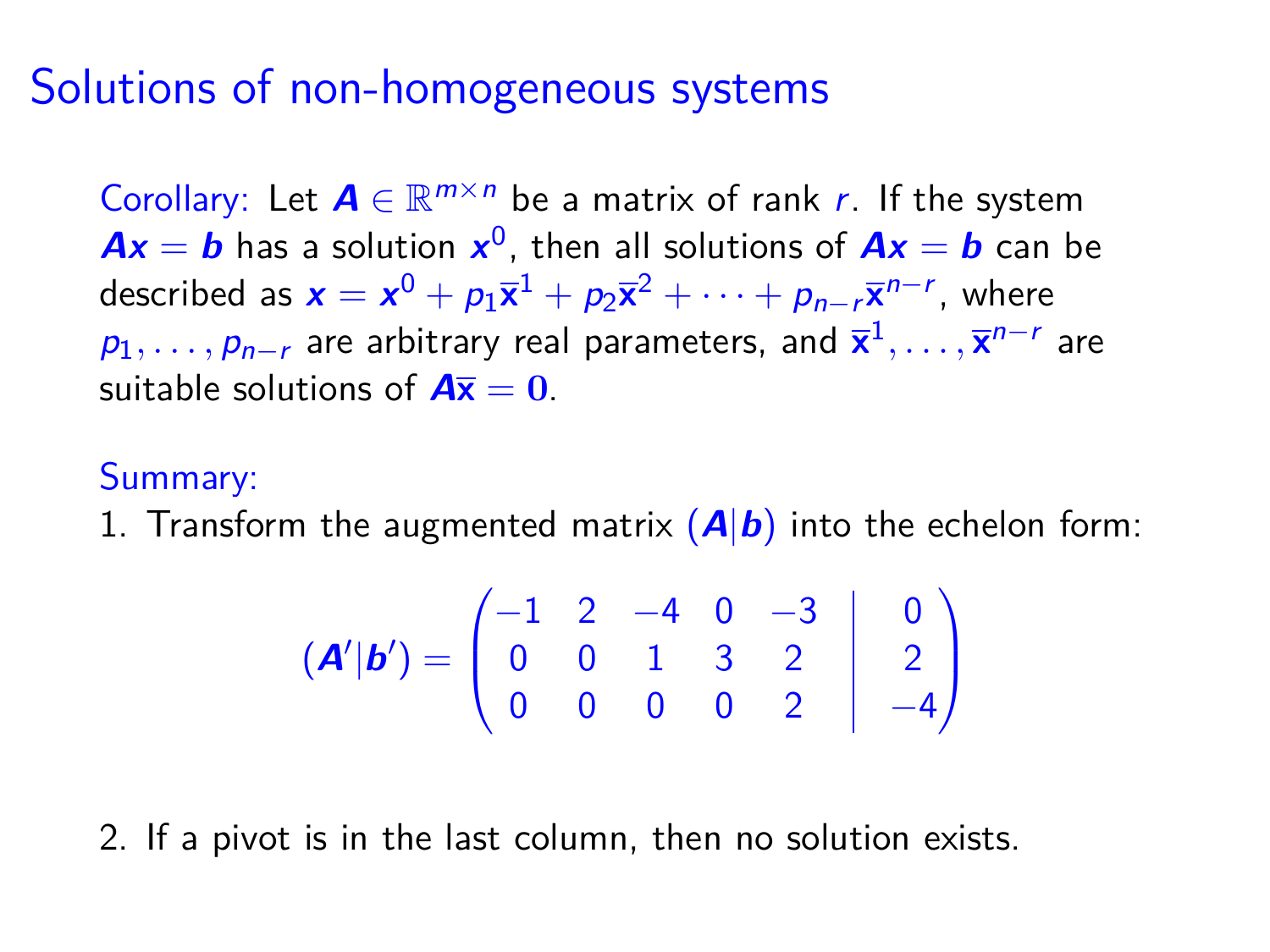3. Otherwise solve first the homogeneous system  $A/\overline{x} = 0$ , i.e.

$$
\begin{pmatrix}\n-1 & 2 & -4 & 0 & -3 \\
0 & 0 & 1 & 3 & 2 \\
0 & 0 & 0 & 0 & 2\n\end{pmatrix} \overline{\mathbf{x}} = \mathbf{0}
$$
  
\n
$$
\overline{x_5} = 0
$$
  
\n
$$
\overline{x_3} = -3\overline{x_4} - 2\overline{x_5} = -3\overline{x_4}
$$
  
\n
$$
\overline{x_1} = 2\overline{x_2} - 4\overline{x_3} - 3\overline{x_5} = 2\overline{x_2} + 12\overline{x_4}
$$

With parameters  $p_1$  and  $p_2$  (substitutes for  $\overline{x_2}$  and  $\overline{x_4}$ ):

 $\overline{x_1}$  = 2 $p_1 + 12p_2$  $\overline{x_2}$  =  $p_1$  $\bar{x}_3 = -3p_2$  $\overline{x_4}$  =  $p_2$  $\overline{x_5}$  = 0 equivalently  $\overline{\mathbf{x}} =$  $\sqrt{ }$  $\overline{\phantom{a}}$ 2 1 0 0 0 <sup>1</sup>  $\begin{array}{c} \hline \end{array}$  $p_1 +$  $\sqrt{ }$  $\overline{\phantom{a}}$ 12 0  $-3$ 1 0 V.  $\begin{array}{c} \hline \end{array}$  $p<sub>2</sub>$ 

4. Finally, find any solution of the non-homogeneous system  $A'x = b'$ , e.g.  $x^0 = (-18, 0, 6, 0, -2)^T$  and get:  $\bm{x} = (-18, 0, 6, 0, -2)^T + p_1(2, 1, 0, 0, 0)^T + p_2(12, 0, -3, 1, 0)^T$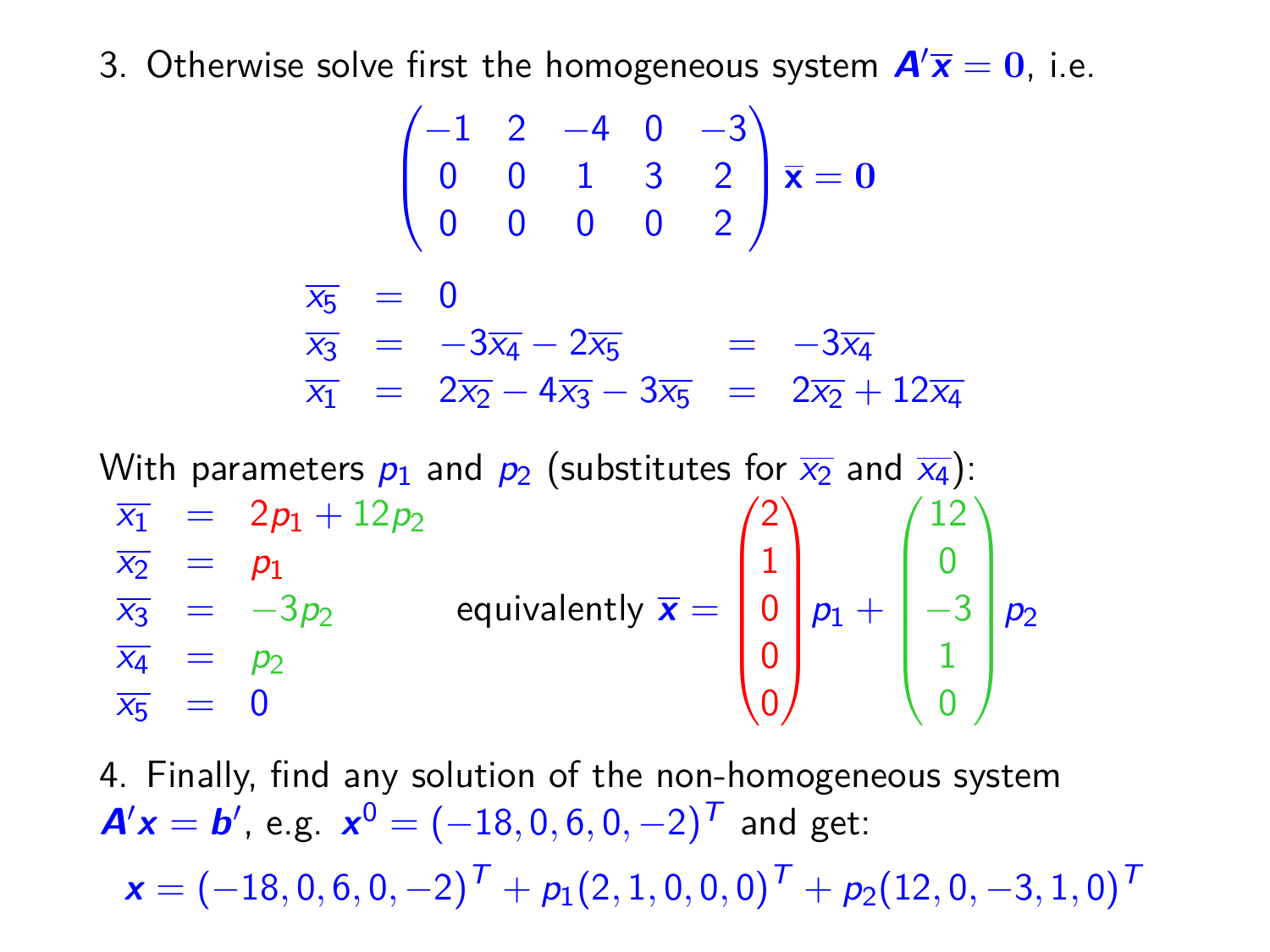## Reduced row echelon form

Definition: A row echelon form of a matrix is reduced if each pivot is 1 and all other elements in pivot columns are 0es.

Fact: Every matrix A has a unique A' in reduced row echelon form such that **A** ∼∼ **A**<sup>0</sup> . "Pf": distinct r.r.e.f. yields different solutions. Any matrix in row echelon form can be reduced by:

Multiply each row by  $a_{i,j}^{-1}$  $\overline{i,j(i)}^{\text{-1}}$ , thus get 1s as pivots.

**Foreach**  $i = r, \ldots, 1$ , eliminate each  $a_{i', j(i)}$  with  $i' < i$ by addition  $-a_{i',j(i)}$ -multiple of the *i*-th row to *i'*-th row. thus to get 0es above the pivot  $a_{i,i(i)}$ 

Example:

$$
\begin{pmatrix} -1 & 2 & -4 & 0 & -3 & | & 0 \\ 0 & 0 & 1 & 3 & 2 & | & 2 \\ 0 & 0 & 0 & 0 & 2 & | & -4 \end{pmatrix} \sim \begin{pmatrix} 1 & -2 & 4 & 0 & 3 & | & 0 \\ 0 & 0 & 1 & 3 & 2 & | & 2 \\ 0 & 0 & 0 & 0 & 1 & | & -2 \end{pmatrix} \sim \begin{pmatrix} 1 & -2 & 0 & -12 & 0 & | & -18 \\ 0 & 0 & 1 & 3 & 0 & | & 6 \\ 0 & 0 & 0 & 0 & 1 & | & -2 \end{pmatrix} \sim \begin{pmatrix} 1 & -2 & 0 & -12 & 0 & | & -18 \\ 0 & 0 & 1 & 3 & 0 & | & 6 \\ 0 & 0 & 0 & 0 & 1 & | & -2 \end{pmatrix} \sim
$$

This process is sometimes called the Gauss -Jordan elimination.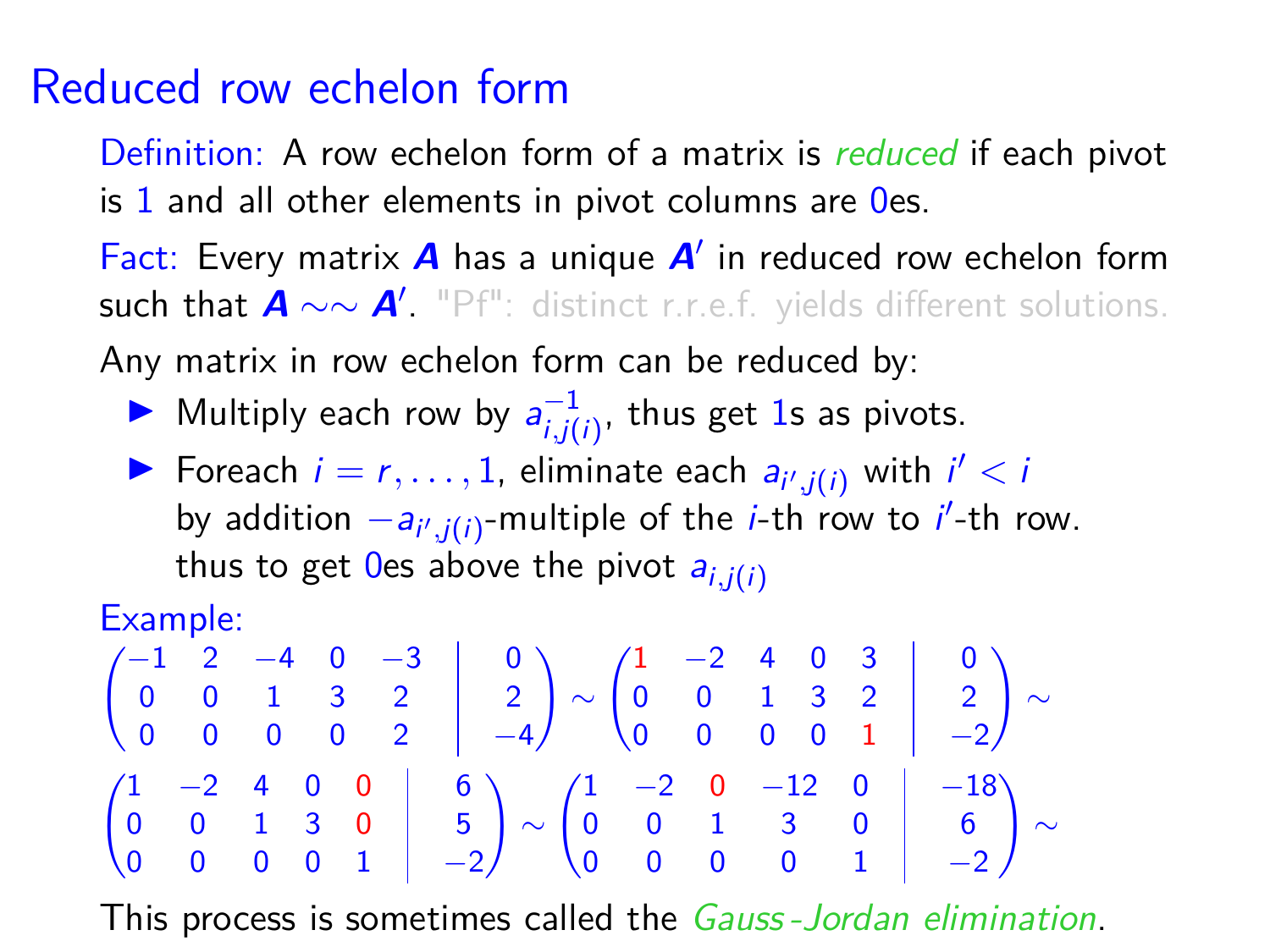Advantages of reduced row echelon form

 $\mathbf{x} = (-18, 0, 6, 0, -2)^T + p_1(2, 1, 0, 0, 0)^T + p_2(12, 0, -3, 1, 0)^T$  $\sqrt{ }$  $\overline{ }$  $-1$  2  $-4$  0  $-3$  0  $0$  0 1 3 2 2 0 0 0 0 2 −4 <sup>1</sup> ∼∼  $\sqrt{ }$  $\overline{\phantom{a}}$  $1 -2 0 -12 0$   $-18$ 0 0 1 3 0 6 0 0 0 0 1 | −2 <sup>1</sup>  $\overline{\phantom{a}}$  $\sqrt{ }$  $\overline{ }$  $1 -2 0 -12 0$   $-18$ 0 0 1 3 0 6 0 0 0 0 1 | −2 <sup>1</sup>  $\overline{\phantom{a}}$ yields directly the solution  $x^0 = (-18, 0, 6, 0, -2)^T$ (by choosing  $x_2 = x_4 = 0$ )  $\sqrt{ }$  $\overline{ }$  $1 -2 0 -12 0$   $-18$ 0 0 1 3 0 6 0 0 0 0 1 | −2 <sup>1</sup>  $(2, 1, 0, 0, 0)^T$ yields directly the vector (by choosing  $x_2 = p_1$ )  $\sqrt{ }$  $\overline{\phantom{a}}$  $1 -2 0 -12 0$   $-18$  $0 \t 0 \t 1 \t 3 \t 0 \t 6$ 0 0 0 0 1 | −2 <sup>1</sup>  $(12, 0, -3, 1, 0)^T$ yields directly the vector (by choosing  $x_4 = p_2$ )